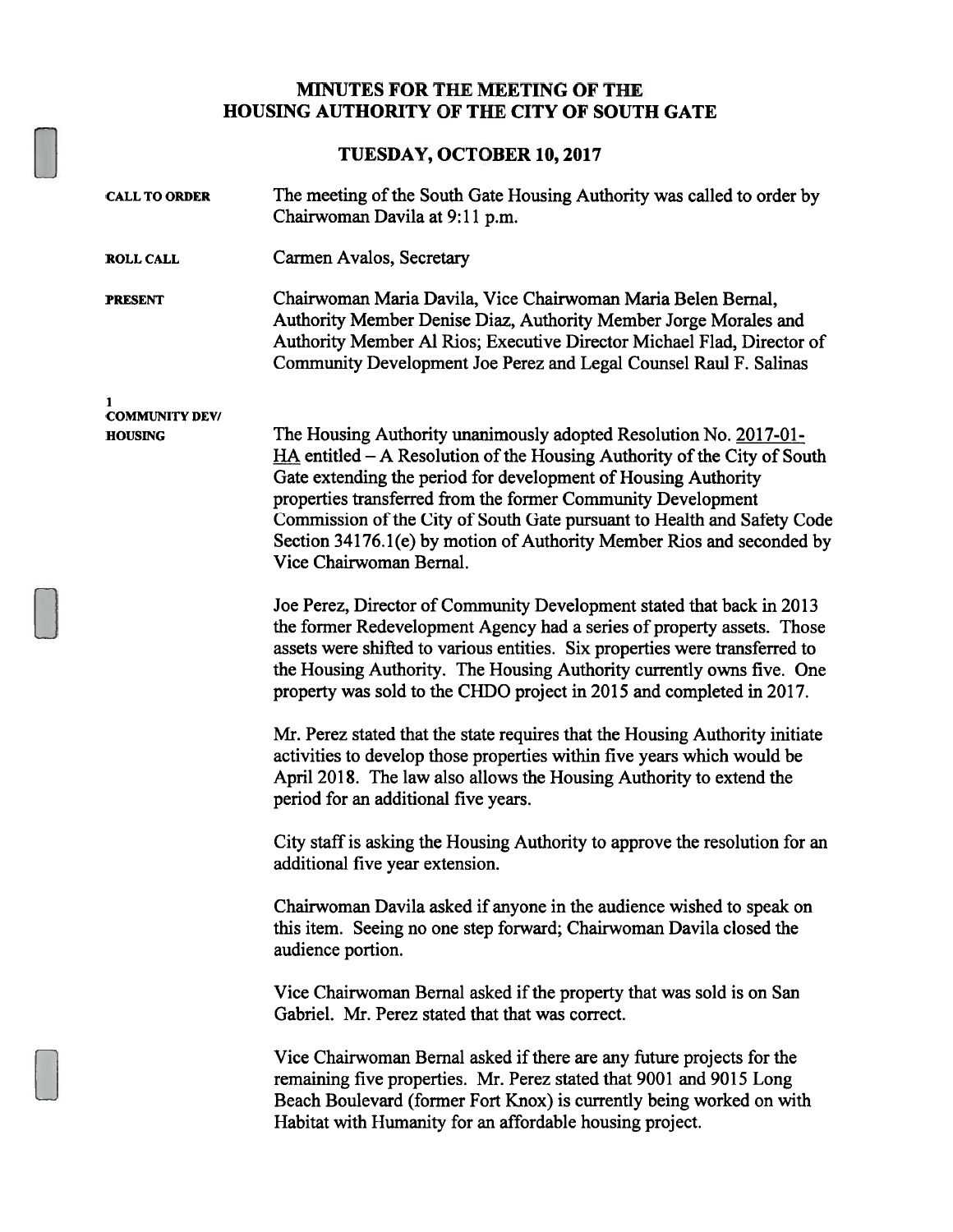| 2<br><b>CITY-OWNED REAL</b><br><b>PROPERTY</b>       | The Housing Authority will conduct a Public Hearing to consider:                                                                                        |                                                                                                                                                                                                                                                                     |  |  |
|------------------------------------------------------|---------------------------------------------------------------------------------------------------------------------------------------------------------|---------------------------------------------------------------------------------------------------------------------------------------------------------------------------------------------------------------------------------------------------------------------|--|--|
|                                                      | a.                                                                                                                                                      | Adopting a Resolution approving the Lease Agreement with Susan<br>Kyung Yoon for real property located at 2703 Tweedy Boulevard<br>by motion of Chairwoman Davila and seconded by Vice<br>Chairwoman Bernal; and                                                    |  |  |
|                                                      | b.                                                                                                                                                      | Authorized the Chairperson to execute the Lease Agreement in a<br>form acceptable to the Legal Counsel.                                                                                                                                                             |  |  |
|                                                      |                                                                                                                                                         | Joe Perez, Director of Community Development stated that the Los<br>Amigos Market had a lease agreement that expired in 2016 and have been<br>on a month to month arrangement with the City. City staff received<br>direction to negotiate another five year lease. |  |  |
|                                                      | Mr. Perez is asking the Housing Authority to open the public hearing and<br>approve the resolution.                                                     |                                                                                                                                                                                                                                                                     |  |  |
|                                                      | Chairwoman Davila opened the Public Hearing at 9:23 p.m.; hearing no<br>comments, the Public Hearing was closed at 9:24 p.m.                            |                                                                                                                                                                                                                                                                     |  |  |
|                                                      | Items A and B were unanimously adopted by motion of Chairwoman<br>Davila and seconded by Vice Chairwoman Bernal.                                        |                                                                                                                                                                                                                                                                     |  |  |
|                                                      | a.                                                                                                                                                      | Resolution No. 2017-02-HA entitled - A Resolution of the Housing<br>Authority of the City of South Gate approving the Lease<br>Agreement (Contract 2017-01) with Susan Kyung Yoon for real<br>property located at 2703 Tweedy Boulevard; and                        |  |  |
|                                                      | b.                                                                                                                                                      | Authorized the Chairperson to execute the Lease Agreement in a<br>form acceptable to the Legal Counsel.                                                                                                                                                             |  |  |
| 3<br><b>MINUTES</b>                                  | The Housing Authority approved the Regular Meeting minutes of June 13,<br>2017 by motion of Chairwoman Davila and seconded by Authority<br>Member Rios. |                                                                                                                                                                                                                                                                     |  |  |
| <b>COMMENTS FROM</b><br><b>THE AUDIENCE</b>          | None                                                                                                                                                    |                                                                                                                                                                                                                                                                     |  |  |
| <b>COMMENTS FROM THE</b><br><b>AUTHORITY MEMBERS</b> |                                                                                                                                                         |                                                                                                                                                                                                                                                                     |  |  |

 $\overline{\phantom{a}}$